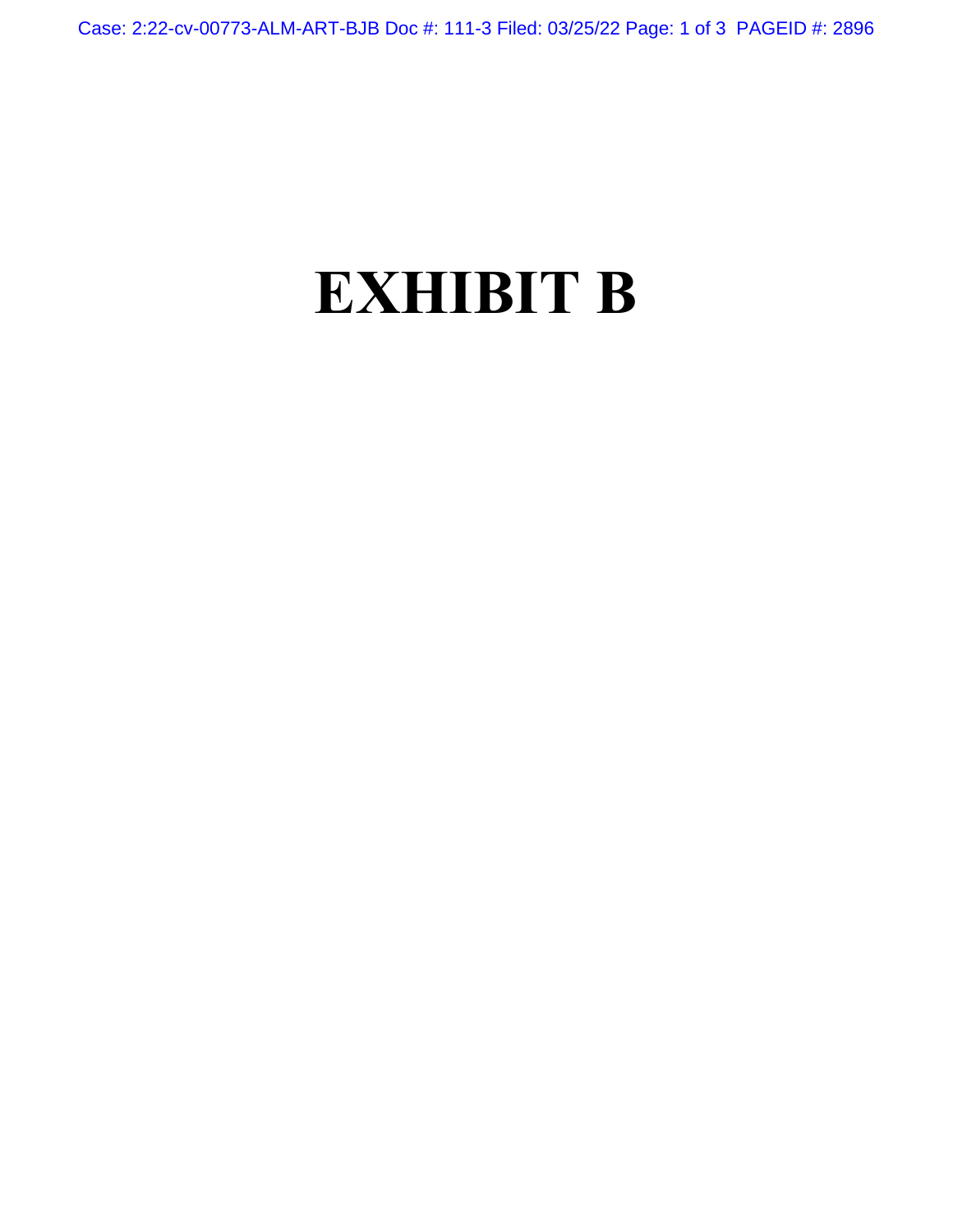Case: 2:22-cv-00773-ALM-ART-BJB Doc #: 111-3 Filed: 03/25/22 Page: 2 of 3 PAGEID #: 2897



## **OHIO REDISTRICTING COMMISSION Ground Rules for Map Drawers – As Adopted on 3.23.2022**

- 1.) The map drawers shall include the two independent map drawers hired by the Redistricting Commission and Commissioners' staff/contractor map drawers.
- 2.) The independent map drawers shall draft any General Assembly district plan at the direction of the Redistricting Commission and in accordance with the Ohio Constitution and Supreme Court of Ohio's orders.
- 3.) The independent map drawers shall answer to each of the Redistricting Commission members. However, any conflicting direction from the Redistricting Commission members shall be resolved via the mediation process described below. (See Rules 12-16)
- 4.) The independent map drawers shall produce an entirely new general assembly district plan that has not been previously submitted to the Redistricting Commission. The independent map drawers shall not include or consider any general assembly plan proposals or work product produced prior to Wednesday, March 23, 2022 when drafting the entirely new general assembly district plan.
- 5.) The map drawers shall utilize statewide election results and geography from 2016, 2018, and 2020 for the purpose of measuring the partisan lean of individual districts.
- 6.) When considering the election results, Republican votes cast plus Democratic vote casts shall equal 100% of the total vote.
- 7.) Any General Assembly district plan shall be drawn in Maptitude.
- 8.) The independent map drawers shall utilize one computer purchased by the Redistricting Commission to draft any general assembly district plan. Two additional computers may be used for preparation purposes by the independent map makers on site.
- 9.) Racial data will neither be loaded onto the computers nor shall it be utilized by the map drawers in any way.
- 10.) The independent map drawers shall draw a general assembly district plan that conforms with the Ohio Constitution including Article 11, Sections 1, 2, 3, 4, 5, 6, and 7, the Constitution of the United States and applicable federal laws.
- 11.) The independent map drawers shall draw a general assembly district plan that conforms with the opinions of the Ohio Supreme Court and the United States Supreme Court.
- 12.) Should the independent map drawers encounter a disagreement between themselves regarding the application of Art. 11 of the Ohio Constitution and/or the opinions of the Ohio Supreme Court, the issue shall be referred to the full Commission.